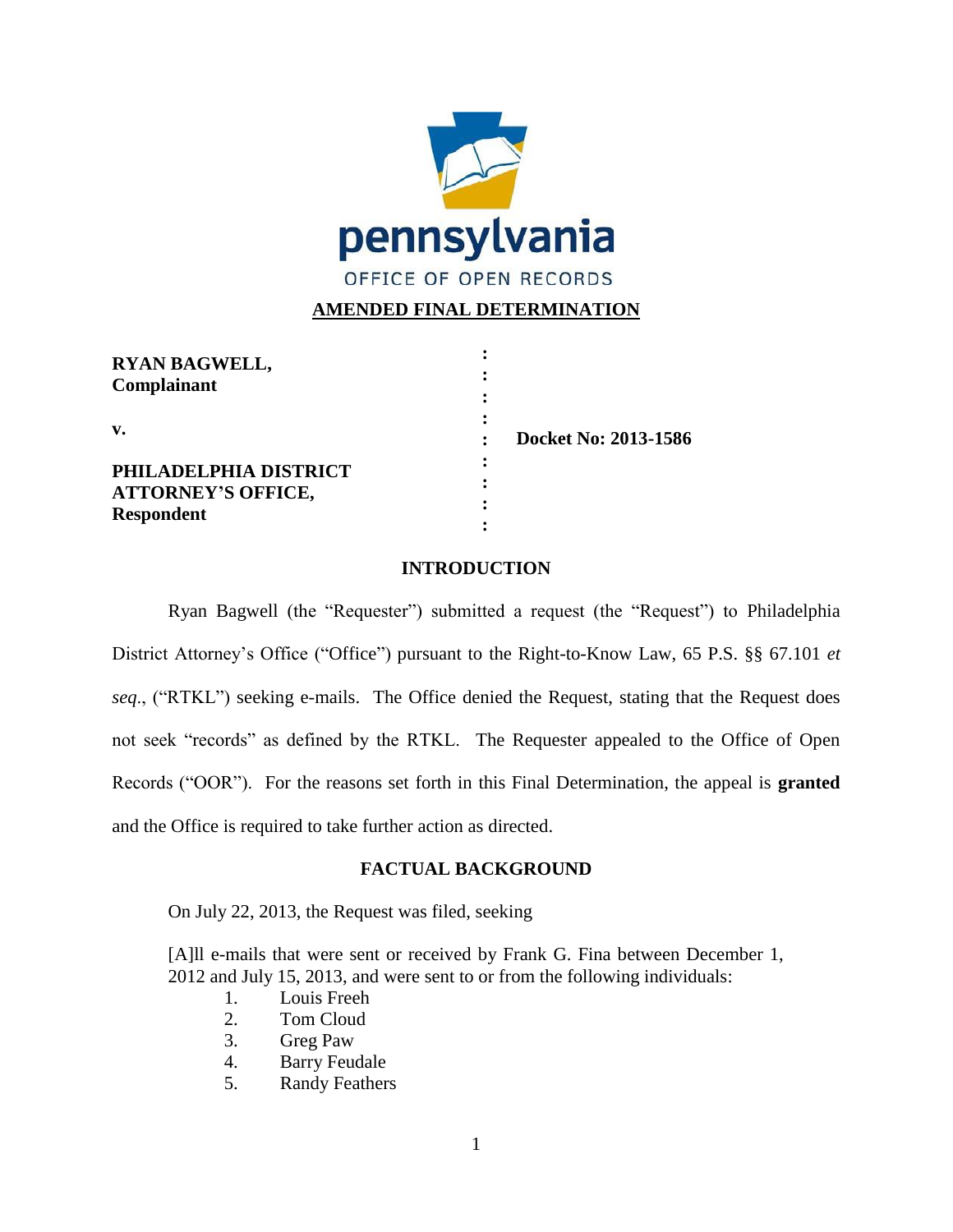On July 29, 2013, the Office invoked a thirty (30) day extension of time to respond pursuant to 65 P.S. § 67.902. On August 23, 2013, the Office denied the Request, stating that the Request does not seek "records" as defined by  $65$  P.S.  $\S$   $67.102$ . The Office's denial stated that "none of the five persons listed in your request conducts, or has conducted any business[,] transaction or activity, either independently or in conjunction with Mr. Fina, with the Philadelphia District Attorney's Office."

On September 3, 2013, the Requester appealed to the OOR, challenging the denial and stating grounds for disclosure. The Requester asked the OOR to conduct an *in camera* review of the requested documents.<sup>1</sup> The OOR invited both parties to supplement the record and directed the Office to notify any third parties of their ability to participate in the appeal pursuant to 65 P.S. § 67.1101(c). On September 12, 2013, the Office filed a position statement explaining that Mr. Fina was formerly employed by the Pennsylvania Office of Attorney General ("OAG"), which conducted an investigation into allegations involving Pennsylvania State University (―Penn State‖) football coach Jerry Sandusky. The Office states that, following Sandusky's arrest, Penn State retained Louis Freeh, Esq. and the Freeh Group to investigate these allegations, and that it is believed that 1) Mr. Freeh, Mr. Cloud, Mr. Pay are employed by the Freeh Group; 2) Judge Feudal oversaw the grand jury that investigated Mr. Sandusky; and 3) Mr. Feathers was an investigator for the OAG. The Office sets forth the following argument:

[The R]equest does not implicate public records of the … Office….

 $\overline{a}$ 

The RTKL defines the term "record" to encompass "[i]nformation, regardless of physical form or characteristics, that documents a transaction or activity of an agency and that is created, received or retained pursuant to law or in connection with a transaction, business or activity of the agency."  $65$  P.S.  $\S$   $67.102$  (emphasis added). Plainly, the precise words chosen by the General Assembly illustrate that there is only one agency at issue: the one who had the documented transaction or

<sup>&</sup>lt;sup>1</sup> The OOR hereby declines to conduct an *in camera* review in this matter based on the content of the record before it.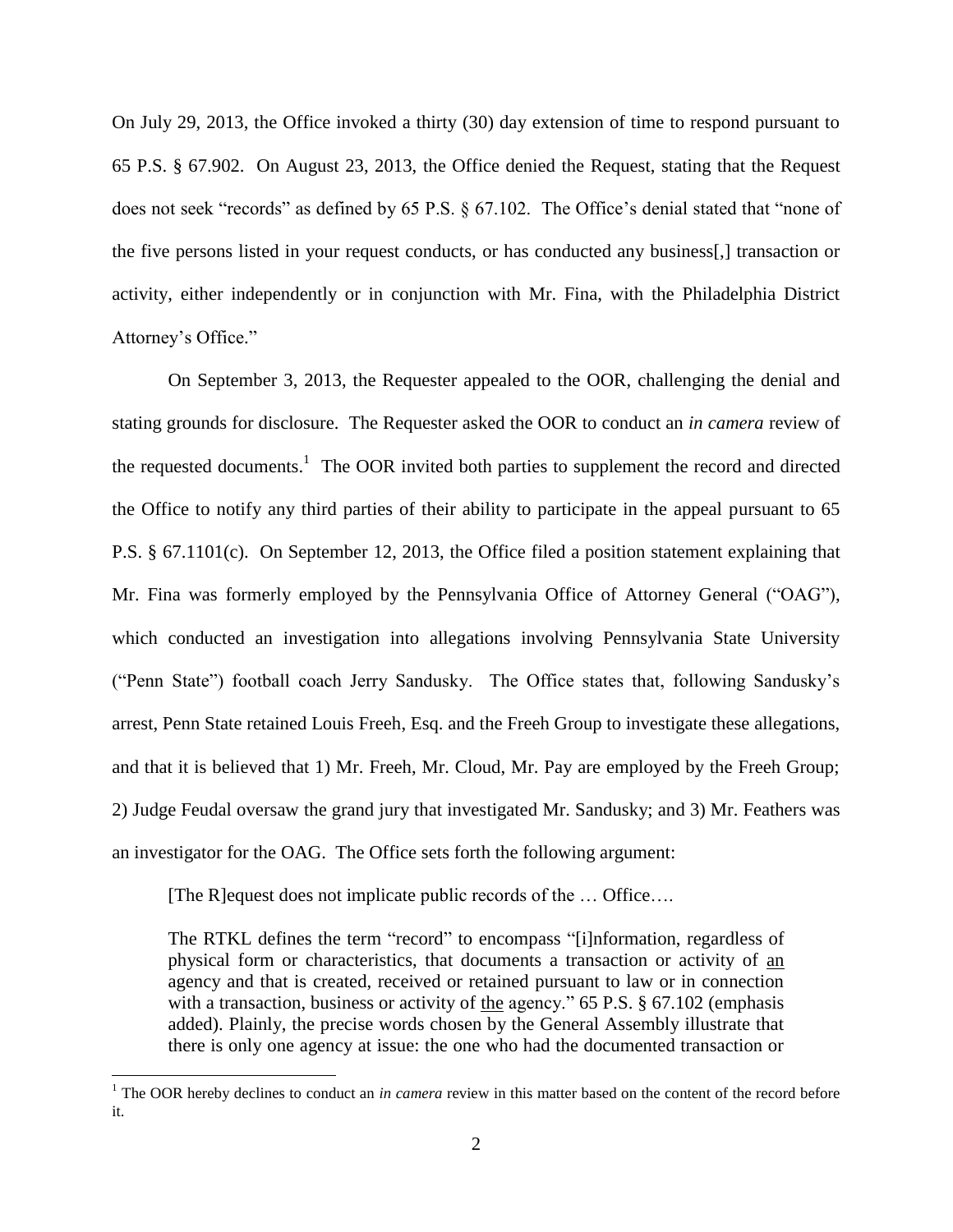activity. Thus, the phrase "of the agency" amplifies the earlier "an agency" to demonstrate that they are, in fact, one and the same agency under this definition. In other words, there are two components to the definition: an agency must have had a transaction or activity, and that agency (or "the agency" in the General Assembly's parlance) must have created, received or retained documentation of the activity or transaction. The burden of proving that a requested piece of information is a "public record" lies with the requester. *Barkeyville Borough v. Stearns*, 35 A.3d 91, 94 (Pa. Commw. Ct. 2012).

Here, the OAG conducted a grand jury investigation and ultimately prosecuted Sandusky. The Freeh Group was retained by Penn State — not the OAG — to investigate the University with respect to Sandusky's activities. Mr. Fina separated from the OAG in January 2013 and, since then, has been employed by the … Office. The … Office is wholly separate from the OAG. The … Office did not participate in either the OAG criminal investigation into Sandusky's abuse or the Freeh investigation into Penn State's involvement. Furthermore, the … Office has not conducted any business transactions or activities with the Freeh Group. Since his separation from the OAG and since becoming employed by the DA's Office, Mr. Fina has not conducted any business activities or transactions with any OAG investigations, including the Sandusky investigation or the investigations and prosecutions of Penn State administrators, nor has he had any business activities or transactions with the Freeh Group.

The instant RTKL request was directed to the … Office and, therefore, seeks records of the … Office. Again, the … Office has not conducted any activities relating to the Sandusky criminal investigation and prosecution or the Freeh investigation. Indeed, there are no official activities of the … Office being implicated by the request. Rather, the activities at issue were conducted by the OAG or the Freeh Group, and any "record" of the OAG's activities relating to the Sandusky or Penn State investigations would be in the possession of the OAG. [Footnote omitted]. Mr. Bagwell cannot direct a request to the … Office, a separate agency, for documentation pertaining to the OAG's activities.

Moreover, there is absolutely no support for Mr. Bagwell's broad and absurd argument that the General Assembly intended that the requirements set forth in the RTKL would travel with individual public employees should they happen to subsequently be employed by a completely different public agency. Rather, the statute plainly is directed at agencies, not individuals, that have conducted public business or transactions and documented said activities. As a former employee, Mr. Fina is now a private citizen *vis a vis* the OAG. That he happens to be employed by another public agency does not mean that any personal communications he currently may have are subject to access via a request to his current employer. Such a convoluted interpretation of the statute would have farreaching consequences and provide far greater access than the General Assembly intended.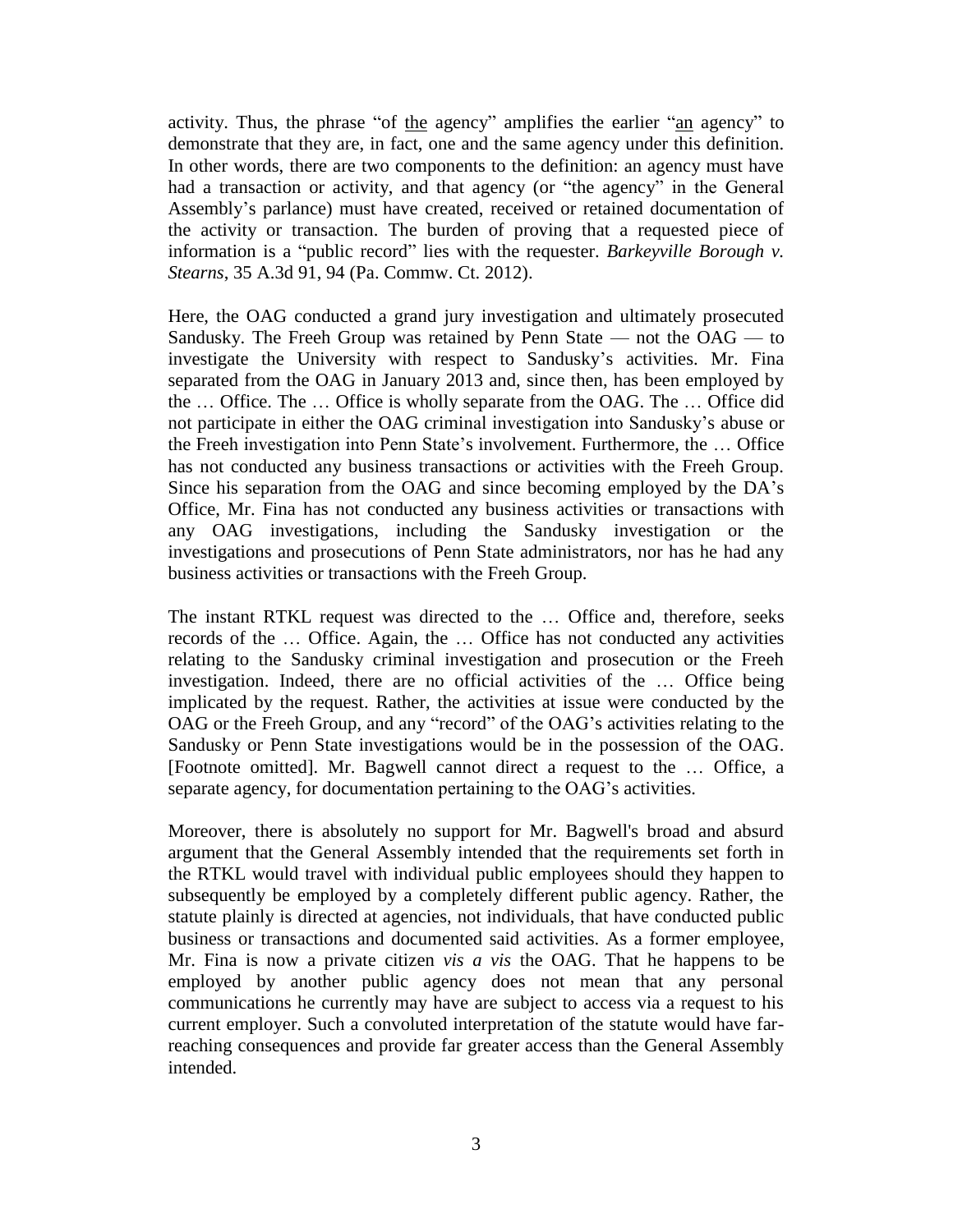The Office also provided a declaration signed under penalty of perjury from an Assistant District Attorney for the Office, who affirmed that the Office did not investigate Sandusky or "conduct<sup>[]</sup> any business<sup>[1]</sup>, transactions or activities with the Freeh Group," and that Mr. Fina "has not conducted any business[,] activities or transactions with any OAG investigations … nor has he has any business<sup>[1]</sup>, activities or transactions with the Freeh Group."

On September 12, 2013, the Requester filed an additional statement objecting to the Office's submission, arguing that the Office "bears the burden of proving the records are not public records, not the requester.‖ The Requester also asserted that the Office modified his Request by assigning a subject matter (investigations related to Sandusky) to it. Later that day,<sup>2</sup> the Office submitted an additional position statement, asserting that, because the Request is insufficiently specific, it interpreted the Request as related to the Sandusky investigations. The Office also reiterated its argument that "[t]he requestor must prove that the request seeks records; only if he meets that burden does the burden shift to the agency to prove that the records are exempt under"  $65$  P.S.  $§$   $67.305(a)$ .

After reviewing the submissions, the OOR, in order to further develop the evidentiary record, reopened the record<sup>3</sup> and directed the Office to provide "an index of all responsive withheld e-mails that, for each e-mail, **details** whether that e-mail 'documents a transaction or activity of an agency and that is created, received or retained pursuant to law or in connection with a transaction, business or activity of the agency." On September 30, 2013, the Requester submitted an additional statement asserting that the withheld e-mails constitute "records" under the RTKL. On September 30, 2013, the Office provided an additional unsworn statement

 $\overline{a}$ 

 $2$  Although the submission was received after 5 p.m. on that day, the OOR accepts this submission as part of the evidentiary record before it. *See* 65 P.S.  $\S$  67.1102(b)(3) (permitting "the appeals officer ... [to] rule on procedural matters on the basis of justice, fairness and the expeditious resolution of the dispute").

<sup>&</sup>lt;sup>3</sup> The OOR obtained the Requester's consent to an extension of time of the issuance of a final order in this matter pursuant to 65 P.S. § 67.1101(b)(1).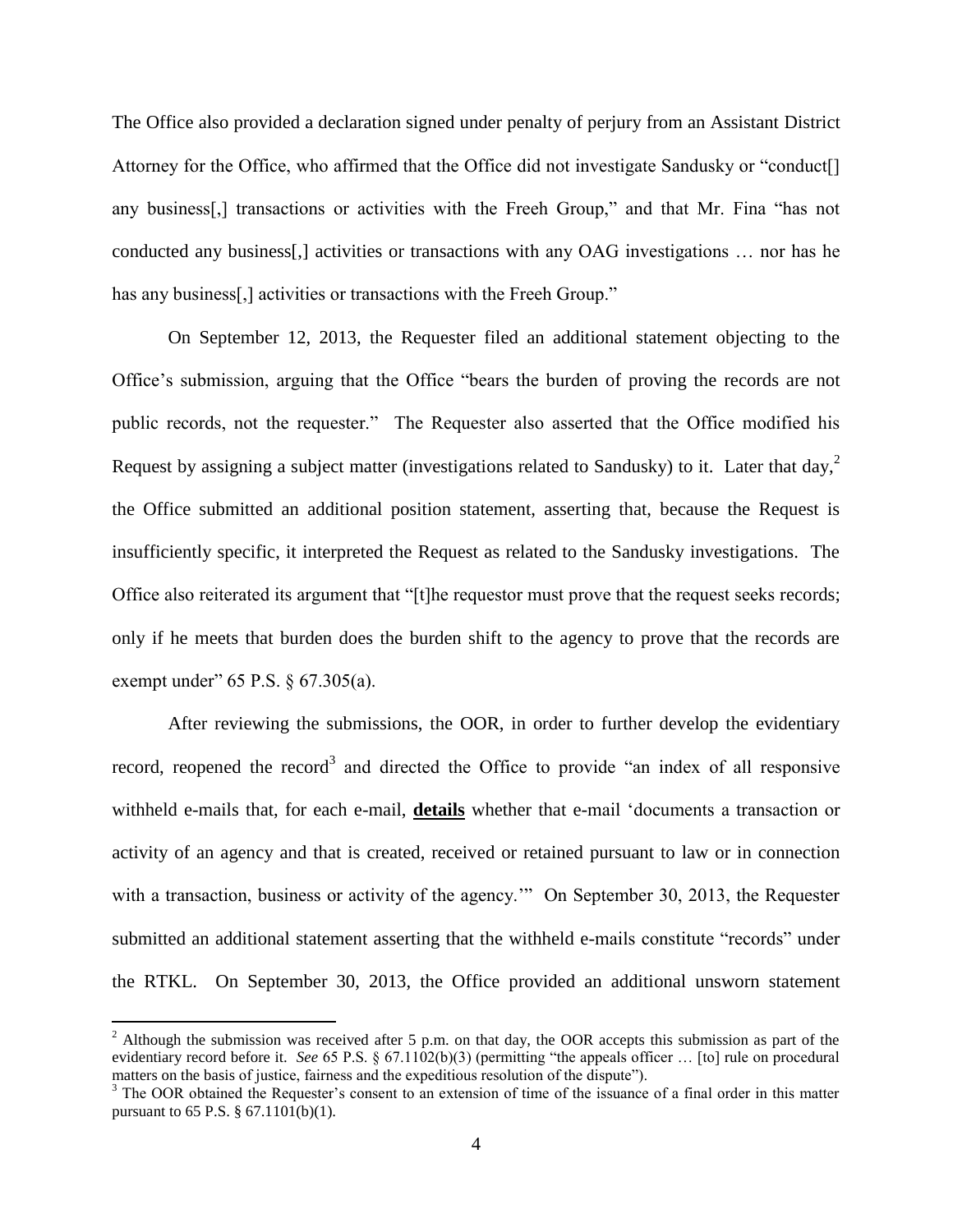asserting that "there has been no ... showing" that the Request seeks "records" and objecting to the OOR's request for an index of withheld e-mails. For the first time on appeal, the Office also asserts that "the ... Office does not possess any documents that would be responsive to the ... [R]equest."

### **LEGAL ANALYSIS**

"The objective of the Right to Know Law ... is to empower citizens by affording them access to information concerning the activities of their government." *SWB Yankees L.L.C. v. Wintermantel*, 45 A.3d 1029, 1041 (Pa. 2012). Further, this important open-government law is ―designed to promote access to official government information in order to prohibit secrets, scrutinize the actions of public officials and make public officials accountable for their actions." *Bowling v. OOR*, 990 A.2d 813, 824 (Pa. Commw. Ct. 2010), *aff'd* No. 20 MAP 2011, 2013 Pa. LEXIS 1800 (Pa. Aug. 20, 2013).

The OOR is authorized to hear appeals for all Commonwealth and local agencies. *See* 65 P.S.  $\S$  67.503(a). An appeals officer is required "to review all information filed relating to the request." 65 P.S. § 67.1102(a)(2). An appeals officer may conduct a hearing to resolve an appeal. The decision to hold a hearing or not hold a hearing is discretionary and non-appealable. *Id*. The law also states that an appeals officer may admit into evidence testimony, evidence and documents that the appeals officer believes to be reasonably probative and relevant to an issue in dispute. *Id*. Here, neither party requested a hearing and the OOR has the necessary, requisite information and evidence before it to properly adjudicate the matter.

The Office is a local agency subject to the RTKL that is required to disclose public records. 65 P.S. § 67.302. Records in possession of a local agency are presumed public unless exempt under the RTKL or other law or protected by a privilege, judicial order or decree. *See* 65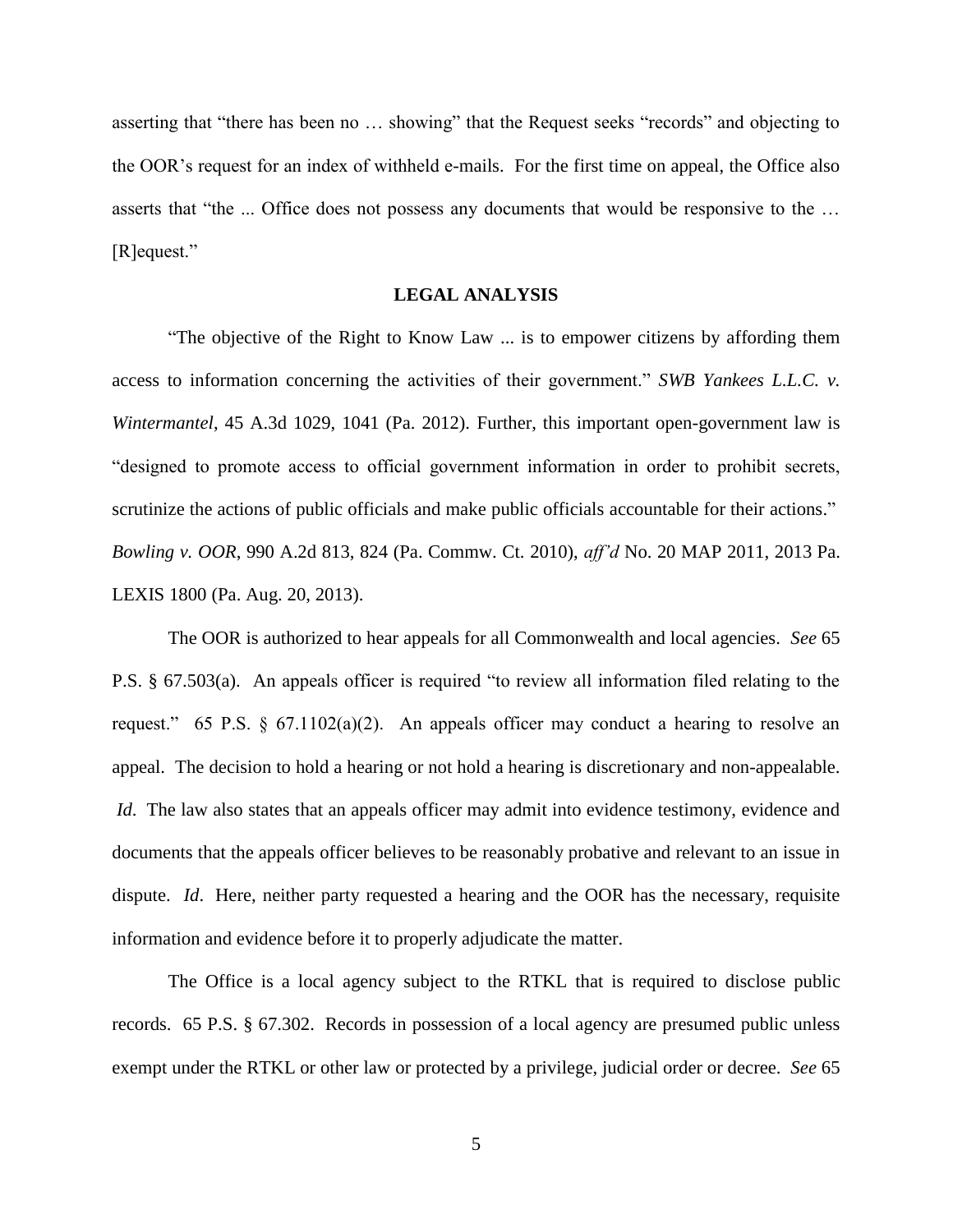P.S. § 67.305. Upon receipt of a request, an agency is required to assess whether a record requested is within its possession, custody or control and respond within five business days. 65 P.S. § 67.901. An agency bears the burden of proving the applicability of any cited exemptions. *See* 65 P.S. § 67.708(b).

Section 708 of the RTKL clearly places the burden of proof on the public body to demonstrate that a record is exempt. In pertinent part, Section  $708(a)$  states: "(1) The burden of proving that a record of a Commonwealth agency or local agency is exempt from public access shall be on the Commonwealth agency or local agency receiving a request by a preponderance of the evidence." 65 P.S.  $\S$  67.708(a). Preponderance of the evidence has been defined as "such proof as leads the fact-finder … to find that the existence of a contested fact is more probable than its nonexistence.‖ *Pa. State Troopers Ass'n v. Scolforo*, 18 A.3d 435, 439 (Pa. Commw. Ct. 2011) (quoting *Dep't of Transp. v. Agric. Lands Condemnation Approval Bd.*, 5 A.3d 821, 827 (Pa. Commw. Ct. 2010)). "The burden of proving a record does not exist ... is placed on the agency responding to the right-to-know request." *Hodges v. Pennsylvania Department of Health*, 29 A.3d 1190, 1192 (Pa. Commw. Ct. 2011).

### **1. The Request is sufficiently specific**

 $\overline{a}$ 

Although mentioned in passing in one of the Office's submissions during the course of the appeal, the Office states that the Request is insufficiently specific as written, requiring it to interpret the Request as seeking records related to the Sandusky investigations.<sup>4</sup> Section 703 of the RTKL provides that a request must "identify or describe the records sought with sufficient specificity to enable the agency to ascertain which records are being requested." *See* 65 P.S. § 67.703. As noted by the OOR, the determination as to whether a request has been described as

<sup>4</sup> Pursuant to the Supreme Court's decision in *Levy v. Senate of Pa.*, 65 A.3d 361 (Pa. 2013), the Office is permitted to raise new reasons for denying access on appeal.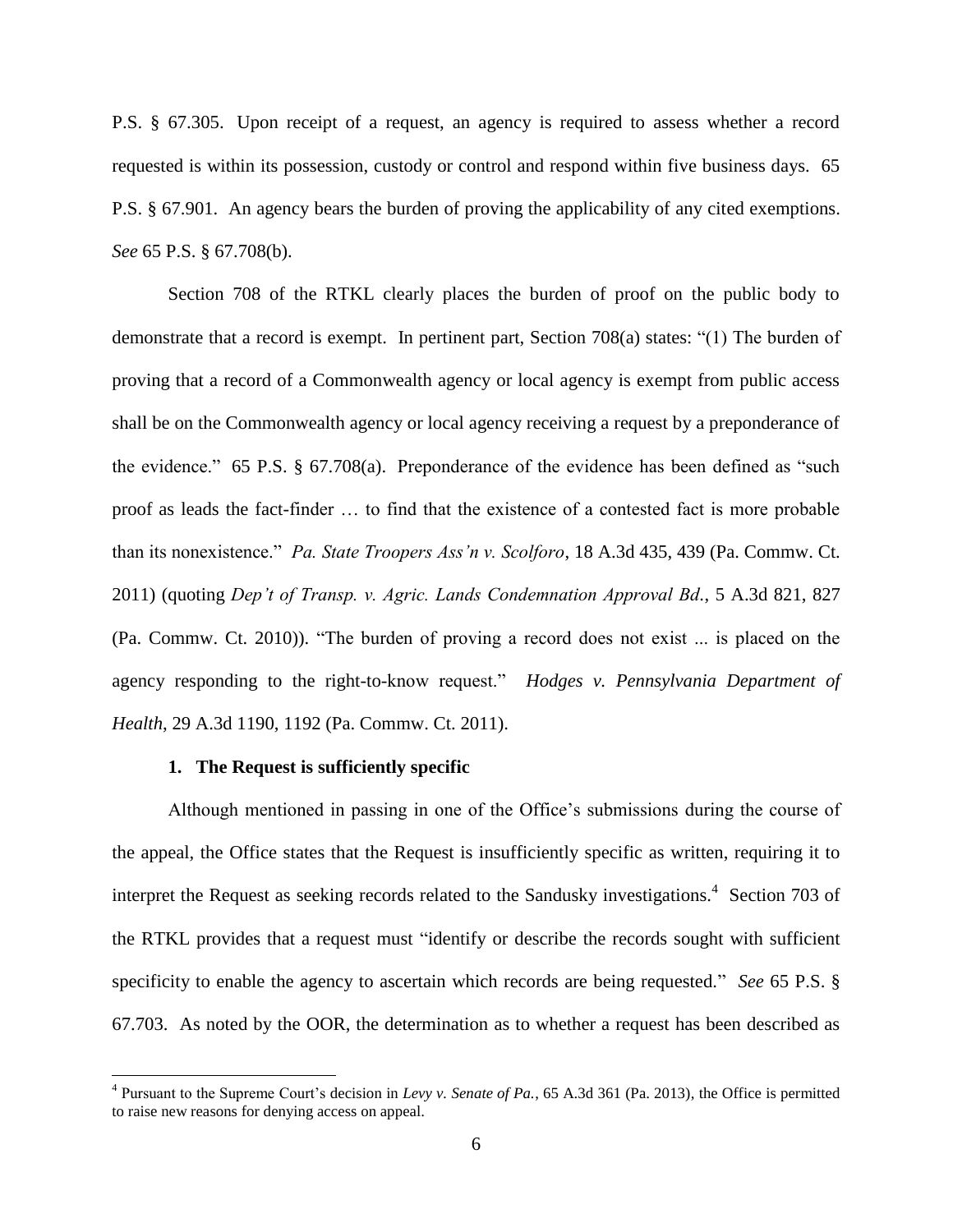sufficiently specific must be made on a case-by-case basis and "[i]f the OOR can determine what the Requester sought, it will find the request to be sufficiently specific.‖ *See Lauff v. Fort Cherry School District*, OOR Dkt. AP 2010-0128, 2010 PA O.O.R.D. LEXIS 180; *Mollick v. Methacton School District*, OOR Dkt. AP 2009-0180, 2009 PA O.O.R.D. LEXIS 287; *see*, *e.g.*, *Shaw v. South Eastern School District*, OOR Dkt. AP 2010-0720, 2010 PA O.O.R.D. LEXIS 718.

The Commonwealth Court has issued a number of opinions involving similar requests for e-mails. In *Easton Area Sch. Dist. v. Baxter*, for example, the Commonwealth Court held that a request seeking e-mails that set forth a timeframe and a limited number of e-mail addresses was sufficiently specific, even though no subject matter was identified. 35 A.3d 1259 (Pa. Commw. Ct. 2012); *see also Barkeyville Borough*, 35 A.3d at 93 (involving a request for "[a]ll e-mails ... from-to [four individuals] ... from March through December 2010"); *but see Mollick v. Twp. of Worcester*, 32 A.3d 859 (Pa. Commw. Ct. 2011) (holding that a request for several years worth of e-mail without a subject matter was insufficiently specific). In *Montgomery County v. Iverson*, an individual sought e-mails containing any of fourteen (14) words that were sent to and from an agency e-mail server without any limitation as to time period, individual employees, email addresses, or by subject matter. 50 A.3d 281 (Pa. Commw. Ct. 2012). While the Court noted that the request was limited to e-mails containing one of 14 words, the Court opined that "some of these search terms, such as 'Trail,' are incredibly broad" and concluded that the request "was too broad to enable the [agency] to determine which records the Requestor sought." *Id*.

In this particular case, the Request seeks e-mails spanning a period of seven and a half (7 1/2 ) months that were received by or sent to one (1) identified employee involving any of five (5) listed individuals. Because the Request is more limited than the request at issue in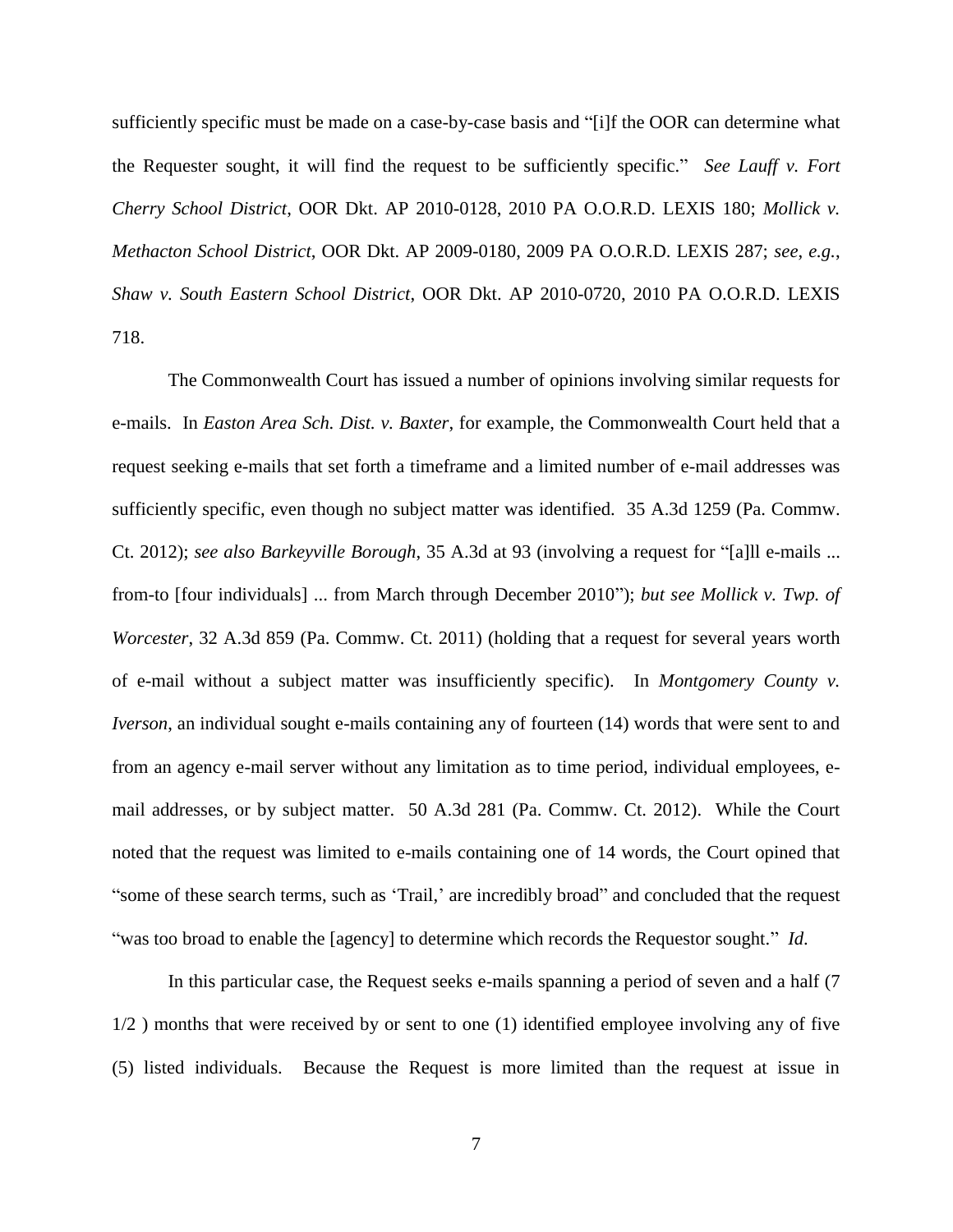*Barkeyville Borough* and similar to that involved in *Baxter*, the OOR finds that the Request is sufficiently specific as written pursuant to 65 P.S. § 67.703. Therefore, the Office erred in limited the Request to a specific subject matter.

### **2. The Request seeks "records"**

As its main argument, the Office alleges that the Request does not seek "records" as defined by the RTKL. The RTKL defines a "record" as

Information, regardless of physical form or characteristics, that documents a transaction or activity of an agency and that is created, received or retained pursuant to law or in connection with a transaction, business or activity of the agency. The term includes a document, paper, letter, map, book, tape, photograph, film or sound recording, information stored or maintained electronically and a dataprocessed or image-processed document.

65 P.S. § 67.102. The RTKL imposes a two-part inquiry for determining if certain material is a record: 1) does the material document a "transaction or activity of an agency?" and 2) if so, was the material "created, received or retained ... in connection with a transaction, business or activity of the agency?" *See* 65 P.S. § 67.102; *Allegheny County Dep't of Admin. Servs. v. A Second Chance, Inc.*, 13 A.3d 1025, 1034-35 (Pa. Commw. Ct. 2011). Because the RTKL is remedial legislation, the definition of "record" must be liberally construed. *See A Second Chance*, 13 A.3d at 1034; *Gingrich v. Pennsylvania Game Commission*, No. 1254 C.D. 2011, 2012 Pa. Commw. Unpub. LEXIS 38 at  $*13$  (Pa. Commw. Ct. Jan. 12, 2012) ("[H]ow [can] any request that seeks information ... not [be] one that seeks records[?]").

The Office posits that the Requester – and not an agency – bears the burden of proving that "information" constitutes a "record" under the RTKL. According to the Office, once a requester has proven that a request seeks a "record," the "burden shift[s] to the agency to prove that the records are exempt..." The Office cites no statutory provision in the RTKL evidencing the burden-shifting scheme it proposes. Instead, the Office references a sentence from the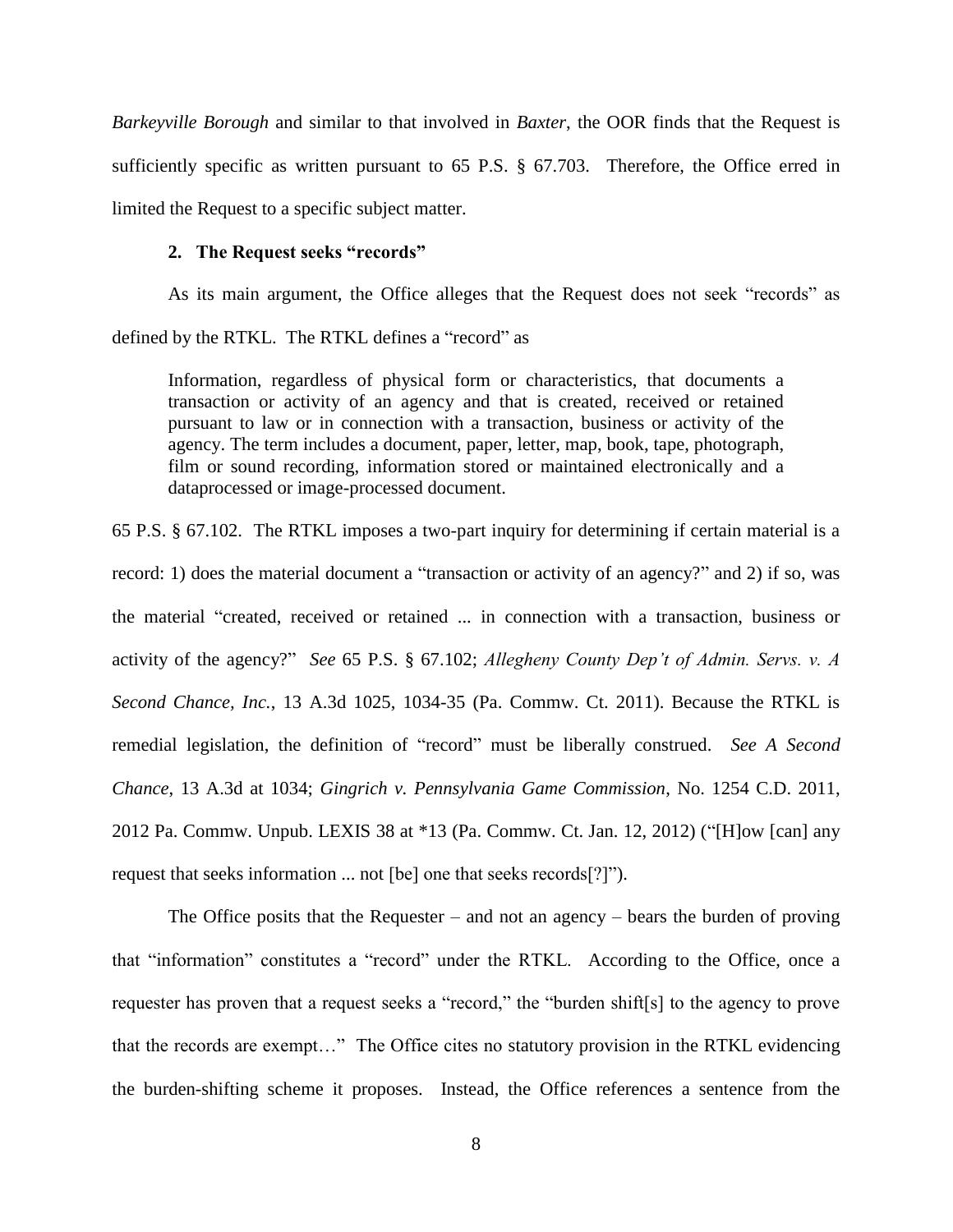Commonwealth Court's decision in *Barkeyville Borough* as support, which states "The burden of proving that a requested piece of information is a 'public record' lies with the requester." 35 A.3d at 94; *see also Office of the Governor v. Bari*, 20 A.3d 634, 640 (Pa. Commw. Ct. 2011) (same); *but see* 65 P.S. § 67.708(a)(1). Importantly, the Commonwealth Court in these decisions did not evaluate whether the requester in each case met a threshold burden of establishing how requested "information" constitutes "records" under the RTKL or set forth what the applicable evidentiary burden would be for *pro se* requesters using this remedial legislation. Nor did the Commonwealth Court pronounce that all information held by the government is presumptively not subject to public access unless a requester proves that such information is a "record" under the RTKL. In fact, the OOR is unaware of any examples in case law where an appeal was denied or dismissed as a result of a requester's failure to meet a burden of proving that "information" constitutes a "record" as proposed by the Office. Based on the lack of any statutory support for the Office's position, and the fact that the RTKL is remedial legislation, the OOR finds that it is agencies that bear the burden  $-$  by a preponderance of the evidence  $-$  that requested "information" does not constitute either "records" or "public records." *See* 65 P.S. § 67.305(a) (stating that all agency records are presumptively public); 65 P.S.  $\S$  67.708(a)(1) ("The burden of proving that a record … is exempt from public access shall be on the … agency receiving a request by a preponderance of the evidence".<sup>5</sup>

With this framework in mind, the OOR can now reach the merits as to whether the requested e-mails constitute "records" under the RTKL. As a result of the Office's failure to provide the OOR with an index clarifying what e-mails have been withheld, the only evidence before the OOR is the declaration from an Assistant District Attorney signed under penalty of

 $\overline{a}$ 

<sup>&</sup>lt;sup>5</sup> The OOR notes that, even if the burden were flipped, the Requester provided argument asserting that the requested e-mails constitute both "records" and "public records" in both the appeal and subsequent submissions.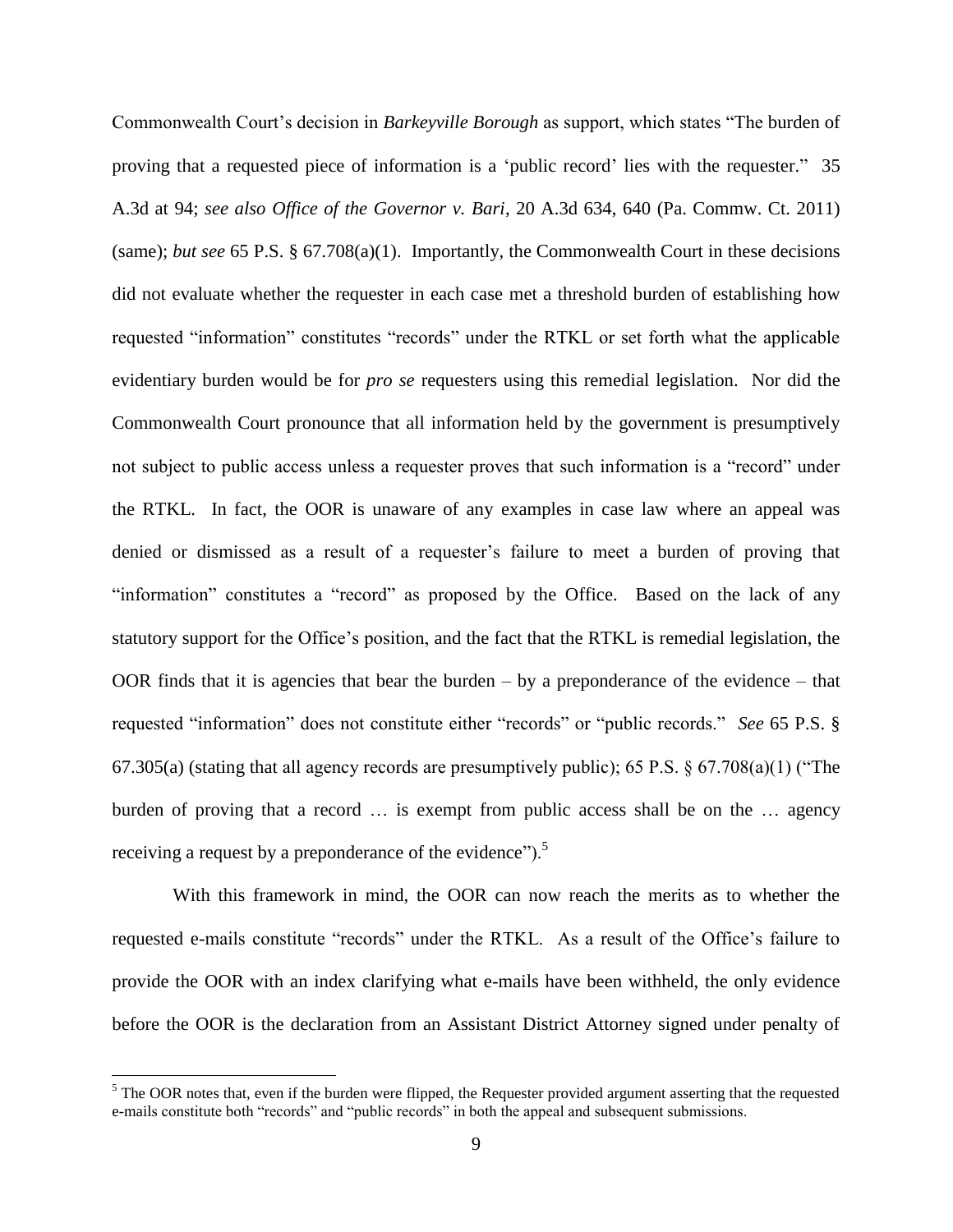perjury. This declaration affirms that the Office did not "conduct<sup>[]</sup> any business<sup>[1]</sup>, transactions or activities with the Freeh Group," and that Mr. Fina "has not conducted any business[,] activities or transactions with any OAG investigations … nor has he has any business[,] activities or transactions with the Freeh Group." While statements made under penalty of perjury can serve as evidence supporting a reason for denying access under the RTKL,  $6$  "a generic determination or conclusory statements are not sufficient to justify the exemption of public records.‖ *Office of the Governor v. Scolforo*, 65 A.3d 1095, 1103 (Pa. Commw. Ct. 2013). Here, the OOR finds that the statements presented by the Office are conclusory and offer no details as to the nature or content of the records requested and fail to demonstrate how such emails do not constitute "records" as defined by the RTKL. Accordingly, based on the evidence provided and the Commonwealth Court's guidance in *A Second Chance* and *Gingrich*, the OOR finds that the Request seeks "records."

In light of the Pennsylvania Supreme Court's ruling in *Levy*, the Office could have raised additional reasons for denying access to the responsive records on appeal to the OOR, just as it could have substantiated its claim that "no responsive records exist." 65 A.3d 361, 383 (Pa. 2013); *see Hodges*, *supra* (holding that agencies bear the burden of proving that records do not exist). As the Office has not presented any alternative reasons for denying access to the responsive records or supporting evidence, it has not met its burden of proving that the requested records are not subject to public access. *See* 65 P.S. § 67.708(a)(1).

#### **CONCLUSION**

For the foregoing reasons, Requester's appeal is **granted** and the Office is required to provide all responsive records within thirty (30) days. This Final Determination is binding on all

 $\overline{a}$ 

<sup>6</sup> *See Sherry v. Radnor Twp. Sch. Dist.*, 20 A.3d 515, 520-21 (Pa. Commw. Ct. 2011); *Moore v. OOR*, 992 A.2d 907, 909 (Pa. Commw. Ct. 2010).